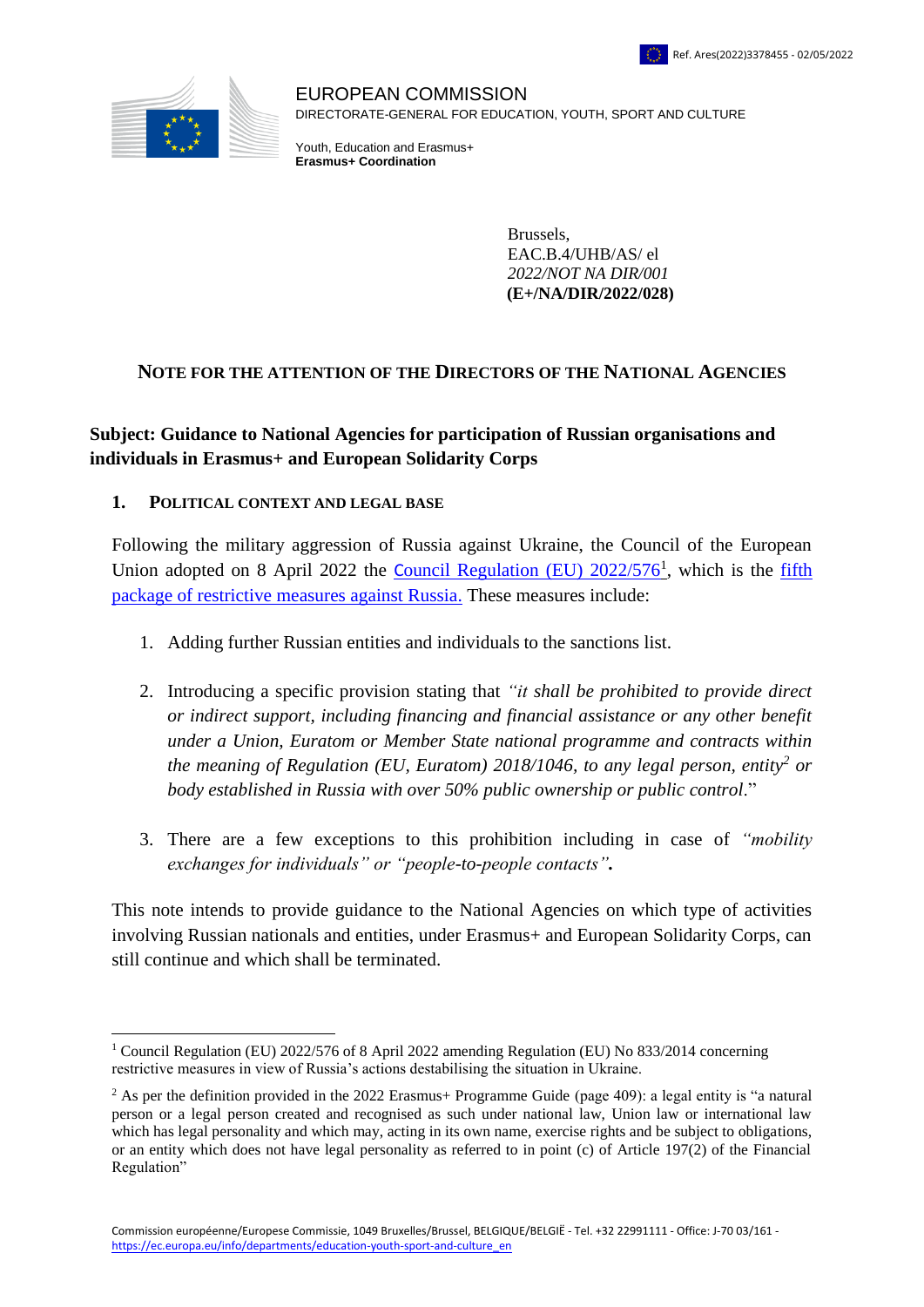#### **2. ACTIVITIES THAT MAY CONTINUE UNDER BOTH PROGRAMMES**

The following activities, supported under either programme, can continue<sup>34:</sup>

- Ongoing Erasmus+ **Key Action 1: International Credit Mobility projects** with Russian individual participants may continue. National Agencies can proceed with the selection of new projects under the 2022 call based on the exemption allowing for **individual participants in mobility exchanges** with direct benefit for Russian individuals (students and staff). Where possible, National Agencies should encourage their Higher Education institutions not to provide Russian sending/hosting organisations with funds from the Organisational Support for the mobilities to and from Russia.
- The **international opening of the intra-Erasmus+ countries** higher education and vocational education and training student and staff mobility (with the possibility to offer **outgoing** mobility to Russia).
- **Erasmus+ youth mobility projects** and **European Solidarity Corps volunteering projects**.

#### **Overview of actions that can continue**:

| 1. Ongoing projects - Erasmus + 2014-2020 and Erasmus + 2021 Call                                                                                                          |                                                                                                                                                                                                                                                                                                                                                      |  |
|----------------------------------------------------------------------------------------------------------------------------------------------------------------------------|------------------------------------------------------------------------------------------------------------------------------------------------------------------------------------------------------------------------------------------------------------------------------------------------------------------------------------------------------|--|
| <b>Erasmus+ Mobility</b>                                                                                                                                                   | To maintain individual mobility exchanges,                                                                                                                                                                                                                                                                                                           |  |
| <b>International Credit Mobility</b><br>$\bullet$                                                                                                                          | ongoing ICM projects can continue with both<br>incoming and outgoing mobility.                                                                                                                                                                                                                                                                       |  |
| International opening of the intra-<br>$\bullet$<br>Erasmus + countries higher education<br>and vocational education and training<br>student and staff mobility (outgoing) | The international opening of the intra-<br>Erasmus+ countries higher education and<br>vocational education and training student and<br>staff mobility towards Russia (outgoing)<br>mobility) under the 2021 call can continue.<br>Sanctions screening on individual basis needs<br>to continue (NAs to give clear instructions to<br>beneficiaries). |  |

1 <sup>3</sup> In so far as the individuals and entities involved are not included in the Consolidated Sanctions List:

- [CSV](https://webgate.ec.europa.eu/fsd/fsf/public/files/csvFullSanctionsList_1_1/content?token=vealead) v.1.1
- [XML \(Based on XSD\)](https://webgate.ec.europa.eu/fsd/fsf/public/files/xmlFullSanctionsList_1_1/content?token=vealead) v.1.1
- [XML \(Based on XSD\)](https://webgate.ec.europa.eu/fsd/fsf/public/files/xmlFullSanctionsList/content?token=vealead) v.1.0

<sup>4</sup> In so far as national regulations still allow the move of individuals from and to Russia.

[PDF](https://webgate.ec.europa.eu/fsd/fsf/public/files/pdfFullSanctionsList/content?token=vealead) - v.1.0

[CSV](https://webgate.ec.europa.eu/fsd/fsf/public/files/csvFullSanctionsList/content?token=vealead) - v.1.0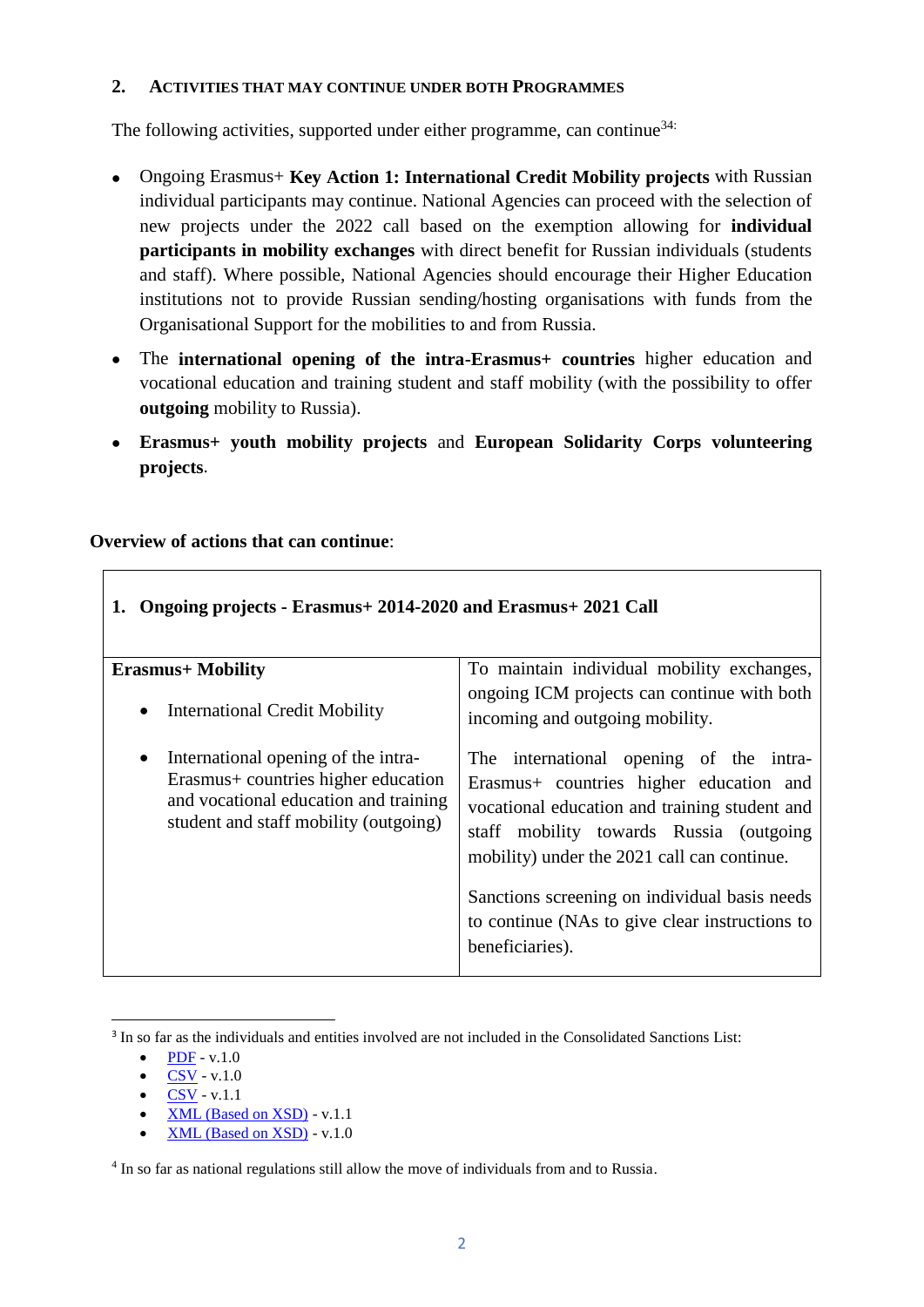| <b>Erasmus+ KA-1 youth actions:</b>                                                       | To maintain individual mobility exchanges                                                                                                                                                                                                              |
|-------------------------------------------------------------------------------------------|--------------------------------------------------------------------------------------------------------------------------------------------------------------------------------------------------------------------------------------------------------|
| Mobility of young people 'Youth                                                           | contacts, Erasmus+ youth actions involving                                                                                                                                                                                                             |
| $\bullet$                                                                                 | Russia can continue.                                                                                                                                                                                                                                   |
| exchanges'                                                                                | Sanctions screening on individual basis needs                                                                                                                                                                                                          |
| Mobility projects for Youth workers                                                       | to continue (NAs to give clear instructions to                                                                                                                                                                                                         |
| Youth participation activities                                                            | beneficiaries).                                                                                                                                                                                                                                        |
| <b>European Solidarity Corps volunteering</b><br>actions:<br><b>Volunteering Projects</b> | To maintain people-to-people contacts, these<br>European Solidarity Corps actions involving<br>Russian individuals can continue.<br>Sanctions screening on individual basis needs<br>to continue (NAs to give clear instructions to<br>beneficiaries). |

#### **2. Projects submitted under the Erasmus+ and European Solidarity Corps 2022 call with ongoing or upcoming selection**

| Erasmus+ mobility                                                                                                                                                         | mobility<br>maintain<br>for<br>To<br>exchanges                                                                                                                                                                                                                                                                                                                                                                                                                                                                                           |
|---------------------------------------------------------------------------------------------------------------------------------------------------------------------------|------------------------------------------------------------------------------------------------------------------------------------------------------------------------------------------------------------------------------------------------------------------------------------------------------------------------------------------------------------------------------------------------------------------------------------------------------------------------------------------------------------------------------------------|
| International credit mobility – ICM<br>$\bullet$<br><b>KA171</b><br>International opening KA 121 and<br><b>KA131</b>                                                      | individuals,<br>the<br>selection<br>and<br>contractualisation process of new<br><b>ICM</b><br>projects involving Russia can continue with<br>both incoming and outgoing mobility.<br>The international opening of the intra-<br>Erasmus+ countries higher education and<br>vocational education and training student and<br>staff mobility towards Russia (outgoing<br>mobility) under the 2022 call can continue.<br>Sanctions screening on individual basis needs<br>to continue (NAs to give clear instructions to<br>beneficiaries). |
| <b>Erasmus+ KA-1 youth actions</b><br>Mobility of young people 'Youth<br>exchanges'<br>Mobility projects for Youth workers<br>$\bullet$<br>Youth participation activities | To maintain people-to-people contacts, the<br>selection and contractualisation process of<br>new Erasmus+ youth projects involving<br>Russia can continue.<br>Sanctions screening on individual basis needs<br>to continue (NAs to give clear instructions to<br>beneficiaries).                                                                                                                                                                                                                                                         |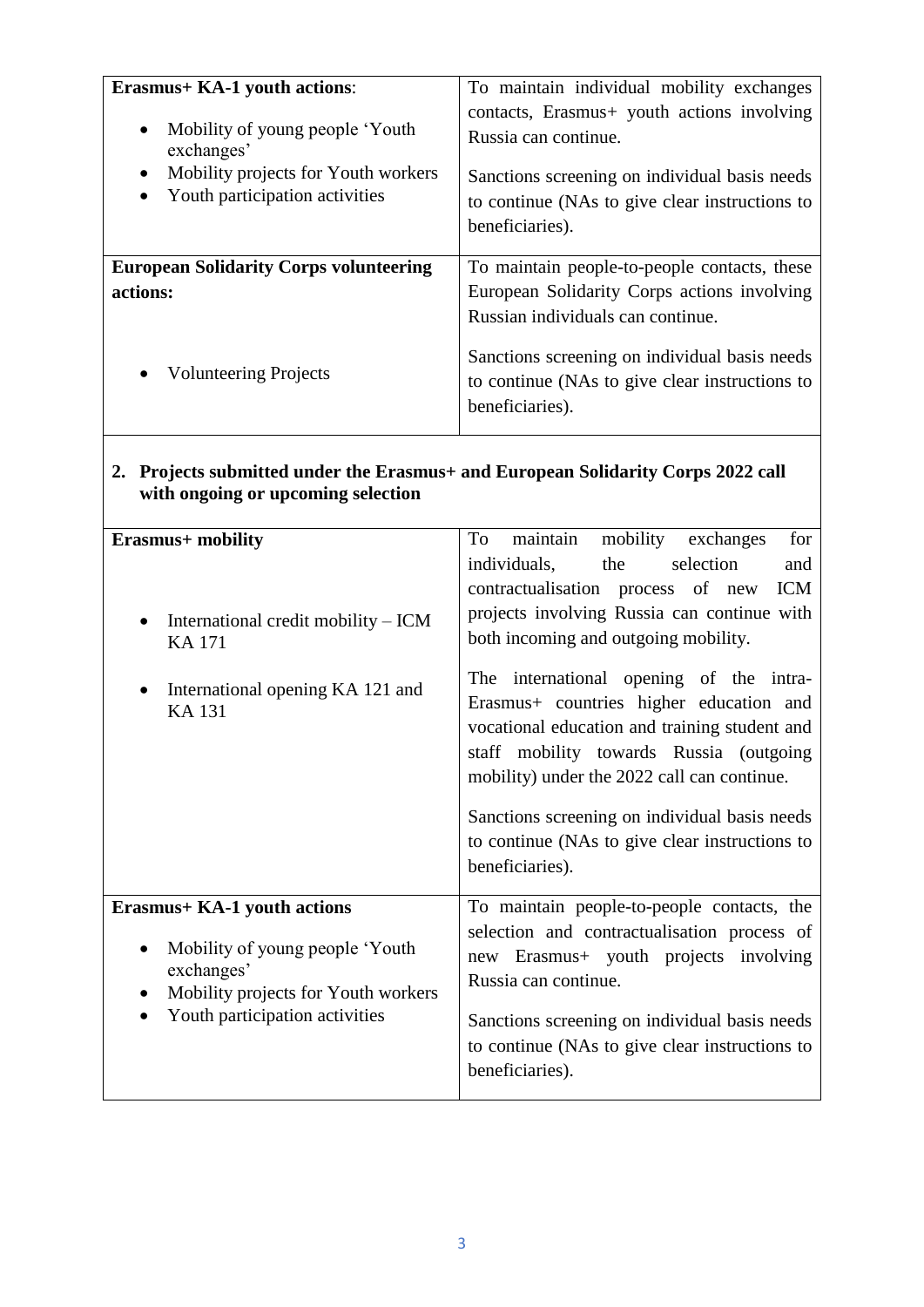| <b>European Solidarity Corps volunteering</b> | To maintain people-to-people contacts, the     |
|-----------------------------------------------|------------------------------------------------|
| <b>actions</b>                                | selection and contractualisation process of    |
|                                               | new European Solidarity Corps volunteering     |
|                                               | projects involving Russian individuals can     |
| Volunteering projects                         | continue.                                      |
|                                               | Sanctions screening on individual basis needs  |
|                                               | to continue (NAs to give clear instructions to |
|                                               | beneficiaries).                                |
|                                               |                                                |

## **3. STRATEGIC PARTNERSHIPS/ PARTNERSHIPS FOR COOPERATION**

Strategic Partnerships and Partnerships for Cooperation are the only actions under indirect management that would not fall under the exception regarding "mobility exchanges for individuals" or "people-to-people contacts" and where the participation of a Russian entity as a partner organisation could have been possible. In these cases, the participation of Russian public entities (50% public ownership) or entities under public control will have to be terminated in ongoing projects. Those entities are not eligible under ongoing calls. To avoid a case-by-case approach, it is proposed that **all institutions delivering education activities established in Russia will be presumed as being controlled by the Russian state**. The new Article 2(35) introduced by the Russian Federal law № 1057895-7 amending the Federal law "on education in the Russian Federation", introduced the definition of "educational activities" as "activities carried out outside the framework of educational programs aimed at spreading knowledge, skills, values, experience and competence for the purposes of intellectual, spiritual and moral, creative, physical and (or) professional development of a person, satisfying his educational needs and interests, and affecting relations regulated by this Federal Law and other legislative acts of the Russian Federation".

In this context, this horizontal approach applies to all institutions established in Russia that are performing activities covering learning activities, including formal, non-formal or informal learning activities, in education, training, youth and sport.

**For ongoing projects** with the participation of a Russian public entity or entity under public control (including all Russian based "education institutions" as defined above), the National Agencies should request the coordinator to remove (through an amendment to the grant agreement) the concerned Russian entity and inform that any costs incurred by it after 8 April 2022 will be declared ineligible. The participation can continue if the beneficiary or the coordinator (if it is a multibeneficiary grant) can demonstrate during the contradictory procedure that the affected Russian participating organisation is not over 50% publicly owned or controlled by the State.

The participation of a Russian body that is neither publicly owned nor under public control, nor delivering educational activities (as defined above) can continue.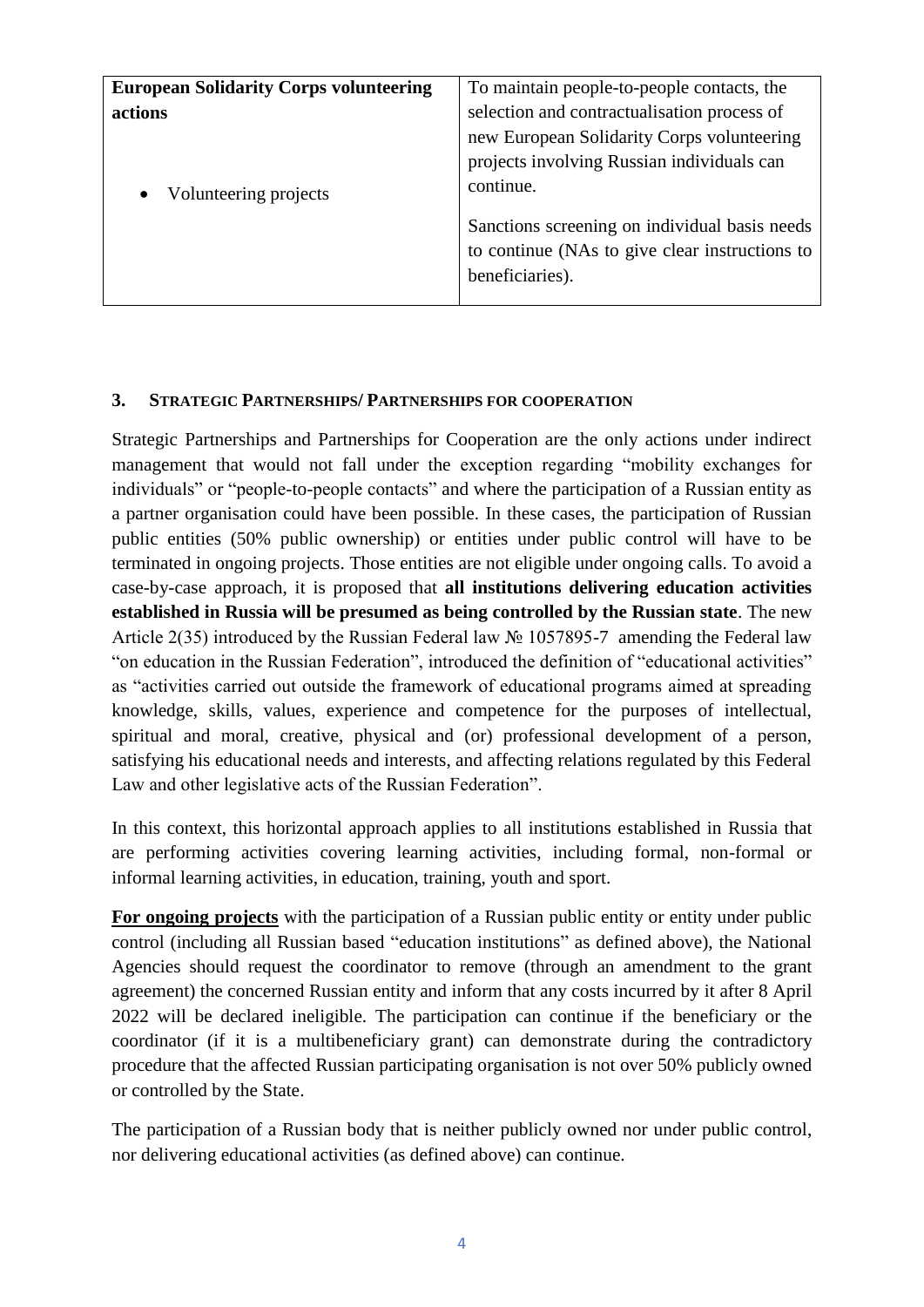**For ongoing calls for proposals** (grant agreements not yet signed) with the participation of a Russian public entity or entity under public control (including all Russian based "education institutions" as defined above), those entities shall be excluded from the ongoing selection procedures on the ground that there is a change in their legal situation following the Sanctions Regulation. If such an exclusion would have an incidence on the eligibility criteria, before excluding, the AOR may allow the evaluation committee to propose to the applicant either to reassess the feasibility of the project and the eligibility criteria or to replace the Russian entity in order to fulfil the eligibility criteria. In such a case, if the applicant does not wish or cannot replace the Russian partner, the evaluation committee will declare the application ineligible<sup>5</sup>.

The participation of a Russian body that is neither publicly owned nor under public control, nor presumed delivering educational activities (as defined above) can continue.

#### **4. DISCLAIMER AS REGARDS STUDENT AND STAFF MOBILITY TOWARDS RUSSIA**

Whereas the possibility of outgoing mobility towards Russia remains open under both International Credit Mobility, as well as under the international opening of the intra-Erasmus+ countries Higher Education and Vocational Education and Training student and staff, sending institutions need to be extremely cautious when it comes to mobility towards Russia, prioritising the safety of participants and taking full account of national travel guidelines.

## 5. **BUDGET FLEXIBILITY UNDER INTERNATIONAL CREDIT MOBILITY (KA 107 AND KA 171):**

As we expect limited take-up of mobilities towards Russia, the following budget flexibility is allowed<sup>6</sup> (as announced in note E+/NA/DIR/2022/023):

# **Budget for ongoing projects** (i.e. still open projects financed with 2019 and 2020 budget) for **Higher Education institutions with both Russia and Ukraine in their project**:

Allow Higher Education institutions to use unallocated funding from their mobility budget for mobilities to and from Russia to finance, where applicable, mobility from Ukraine.

1

<sup>5</sup> Based on assessment, in Key Action 2 projects, this case scenario is not applicable due to the fact that for cooperation partnership projects it is provided that: '*organisations from third countries not associated to the Programme can be involved as partners (not as applicants), if their participation brings an essential added value to the project and as long as the minimum participation from three organisations from three different EU Member States and third countries associated to the Programme is fulfilled'.*

<sup>&</sup>lt;sup>6</sup> The specific conditions are detailed in a template of addendum to the grant agreement.